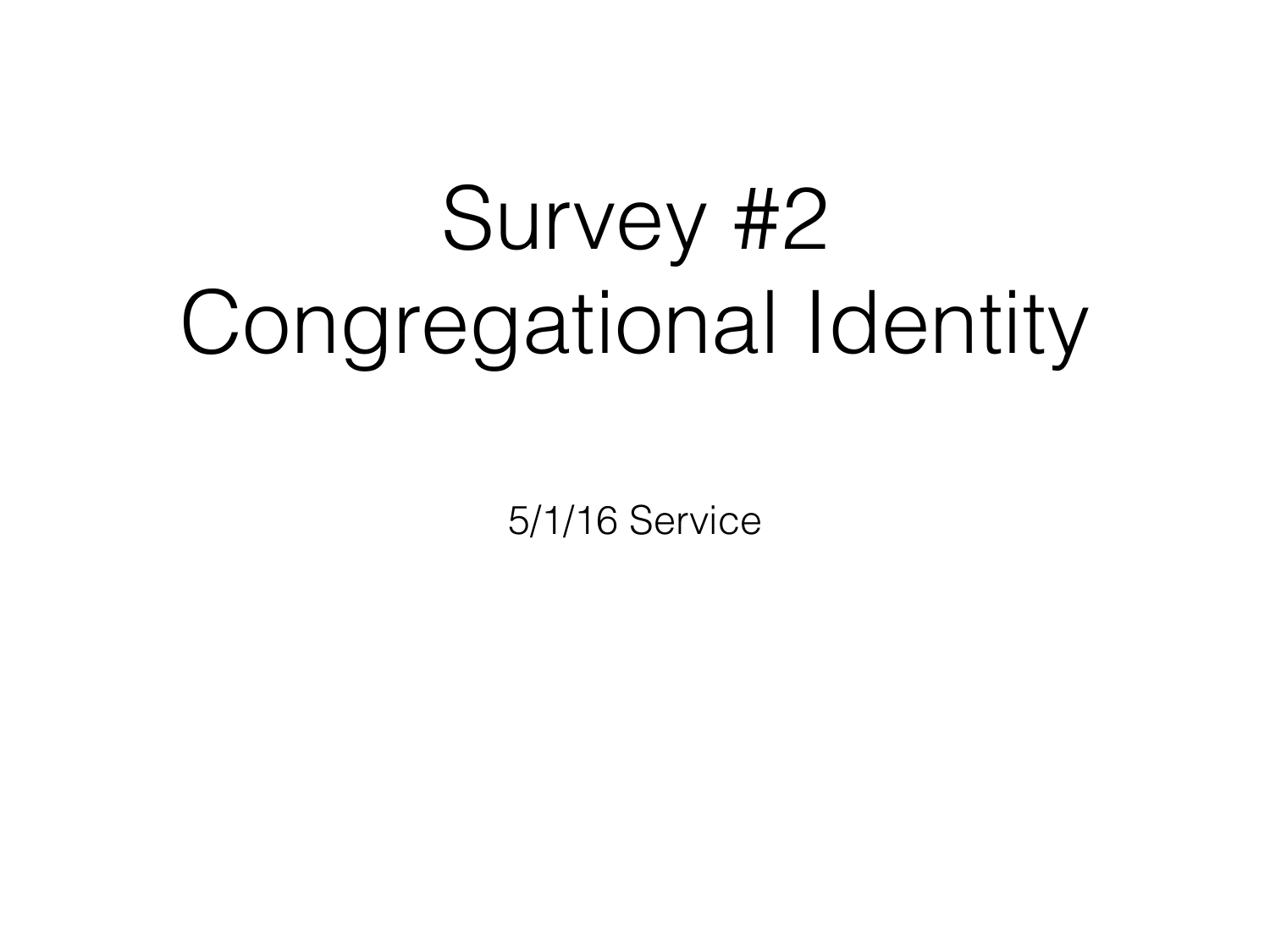

Our church is more influenced by history and tradition OR Contemporary Ideas

Our members are similar to OR very different from the people who live immediately around the church.

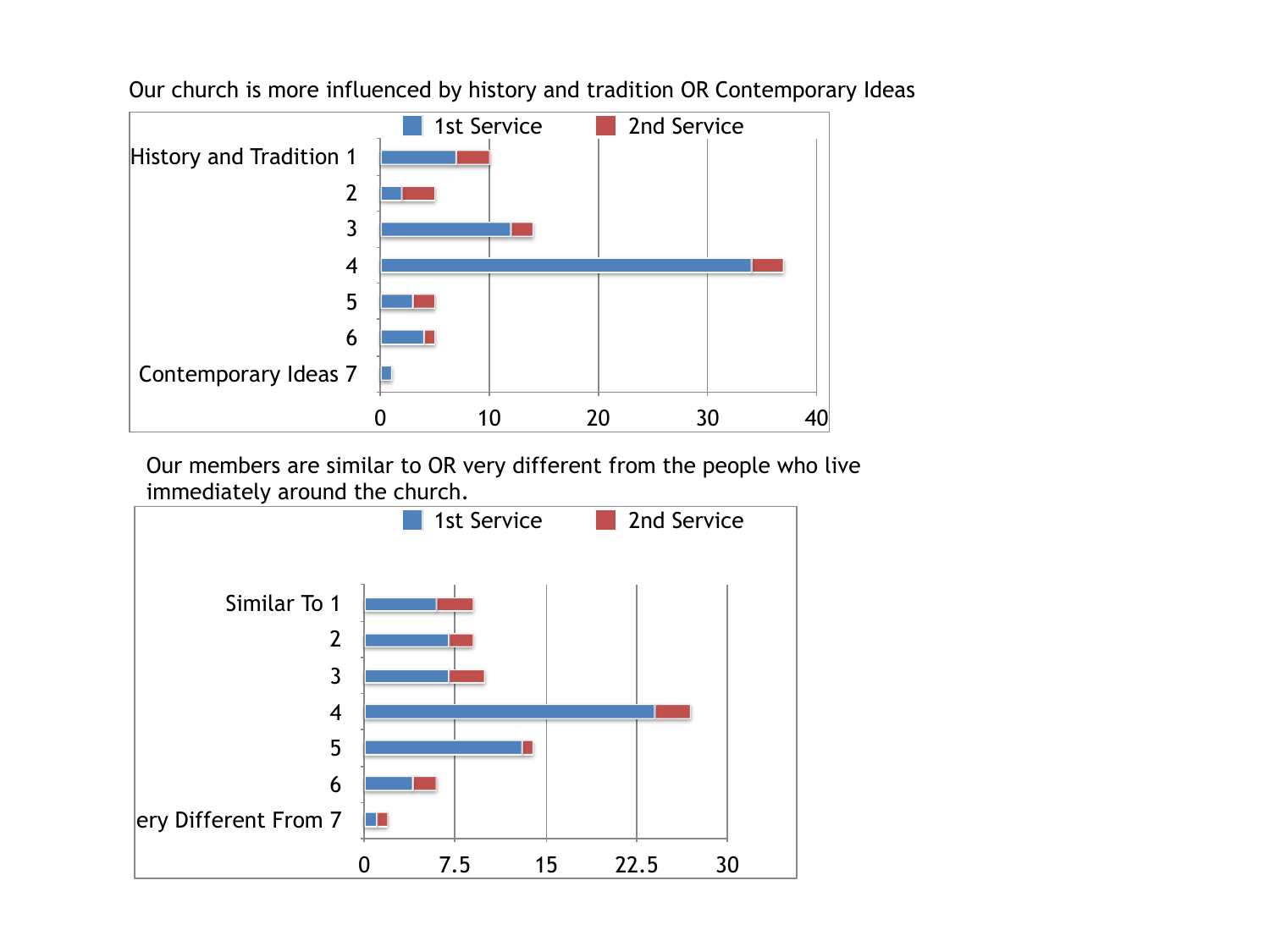# Our church is very involved OR not at all involved with



Our church is primarily oriented to serving our members OR to serving the world beyond our membership.

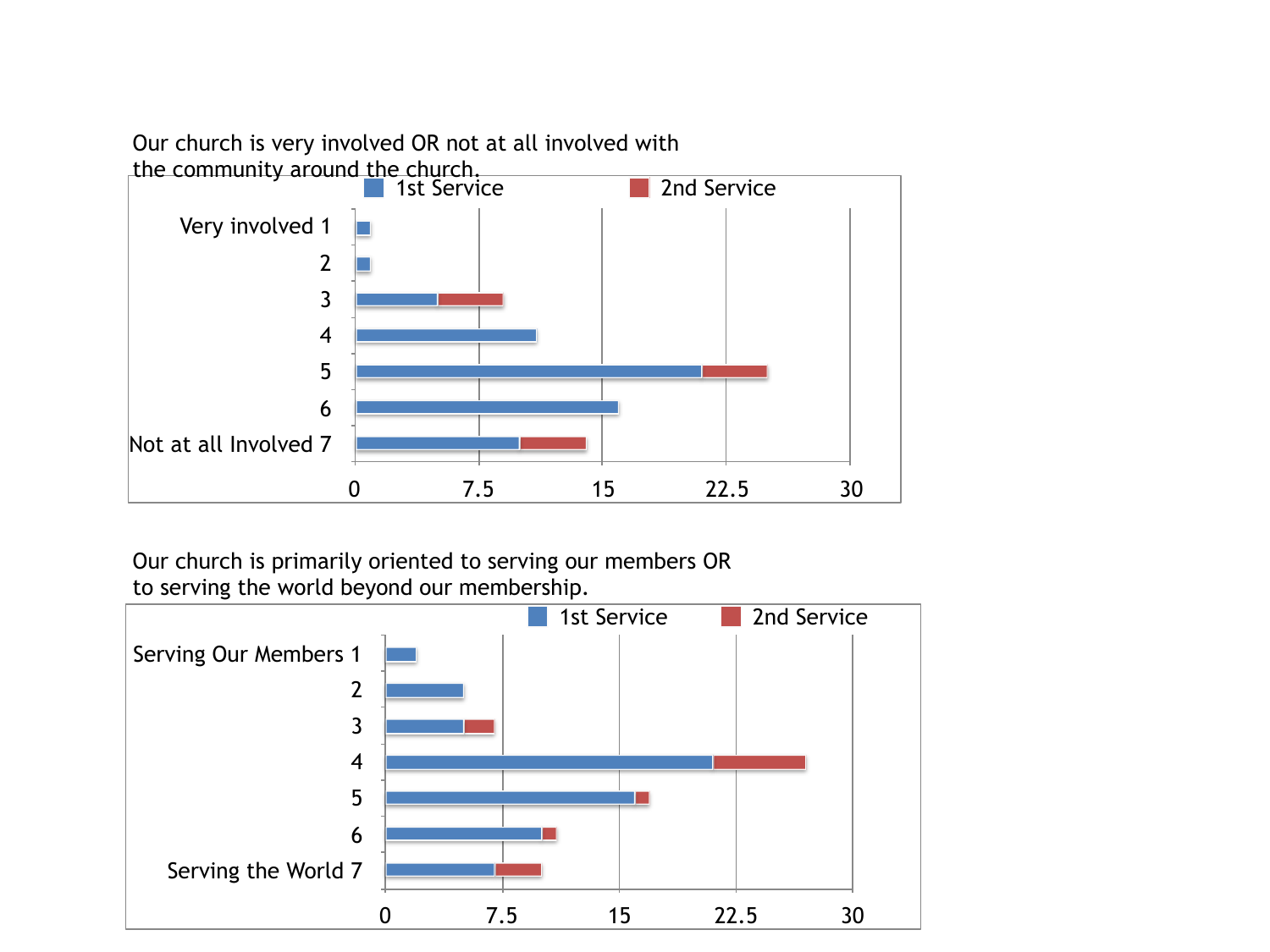Our congregation feels like one large family OR like a loosely knit association of individuals and groups.



Our church is known as a prestigious one in the area OR is not considered one of the "status" churches in the area.

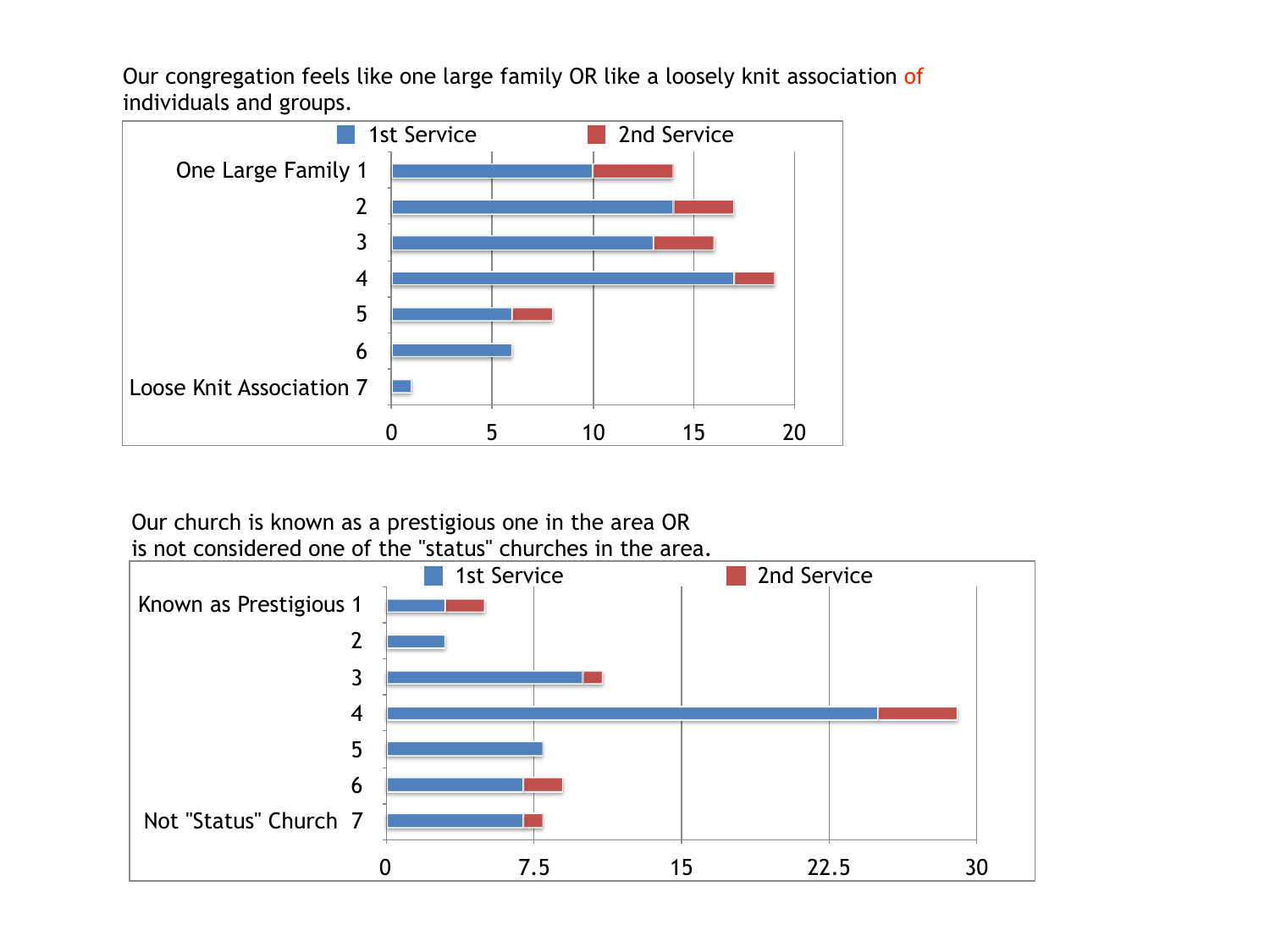Our church's approach to social issues is basically educational, leaving any action to individual conscience OR is decidedly "activist". We take stands on social issues as a congregation.



Our congregation's approach to individual salvation emphasizes education, nurture and gradual growth in faith OR stresses conversion and a born-again experience.

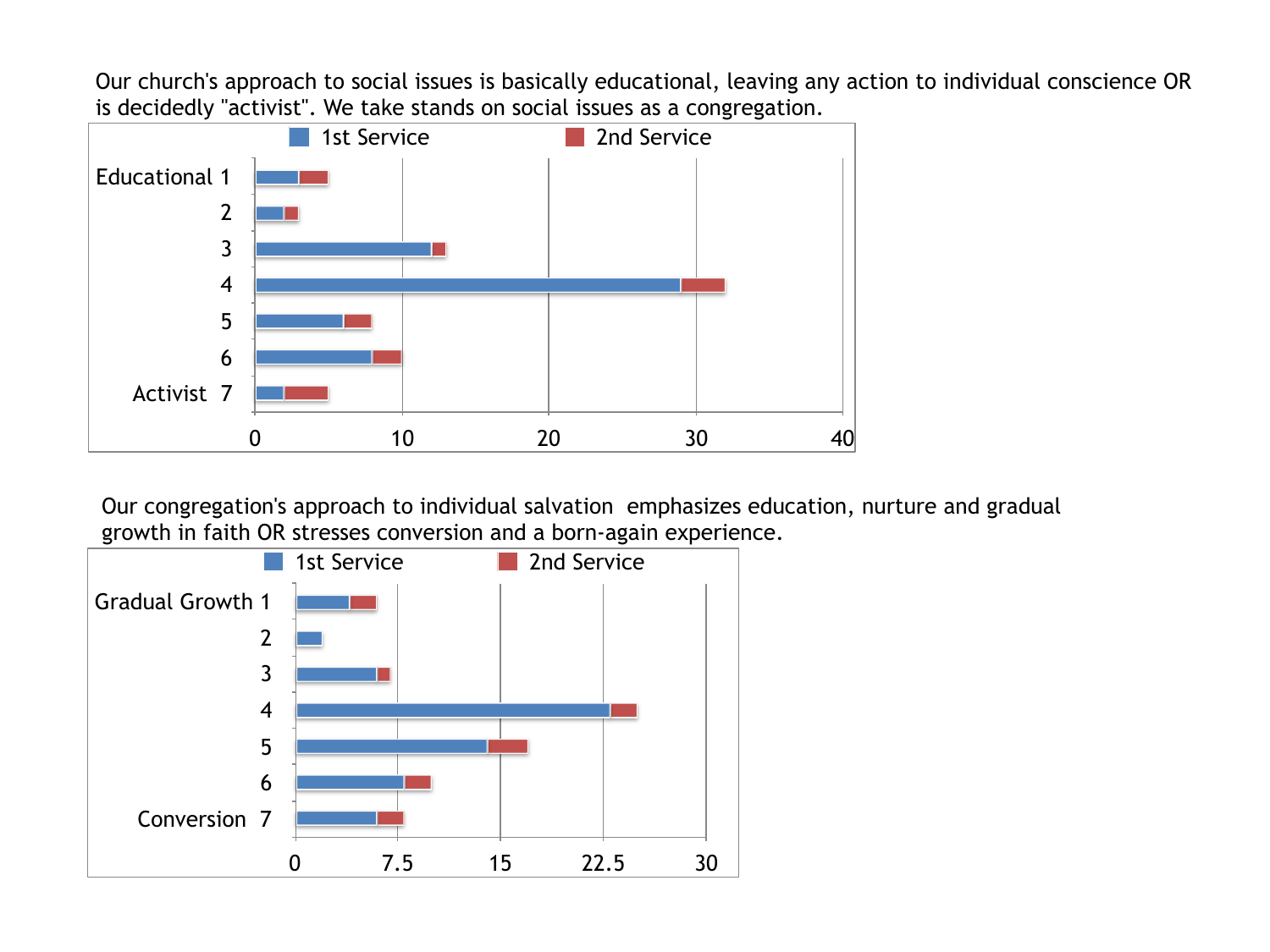Our congregation gives strong expression to our denominational identity and heritage OR it's difficult to know to which denomination our congregation belongs.



Our congregation strives to create partnerships with other local churches OR prefers to work by ourselves or through our denominational channels.

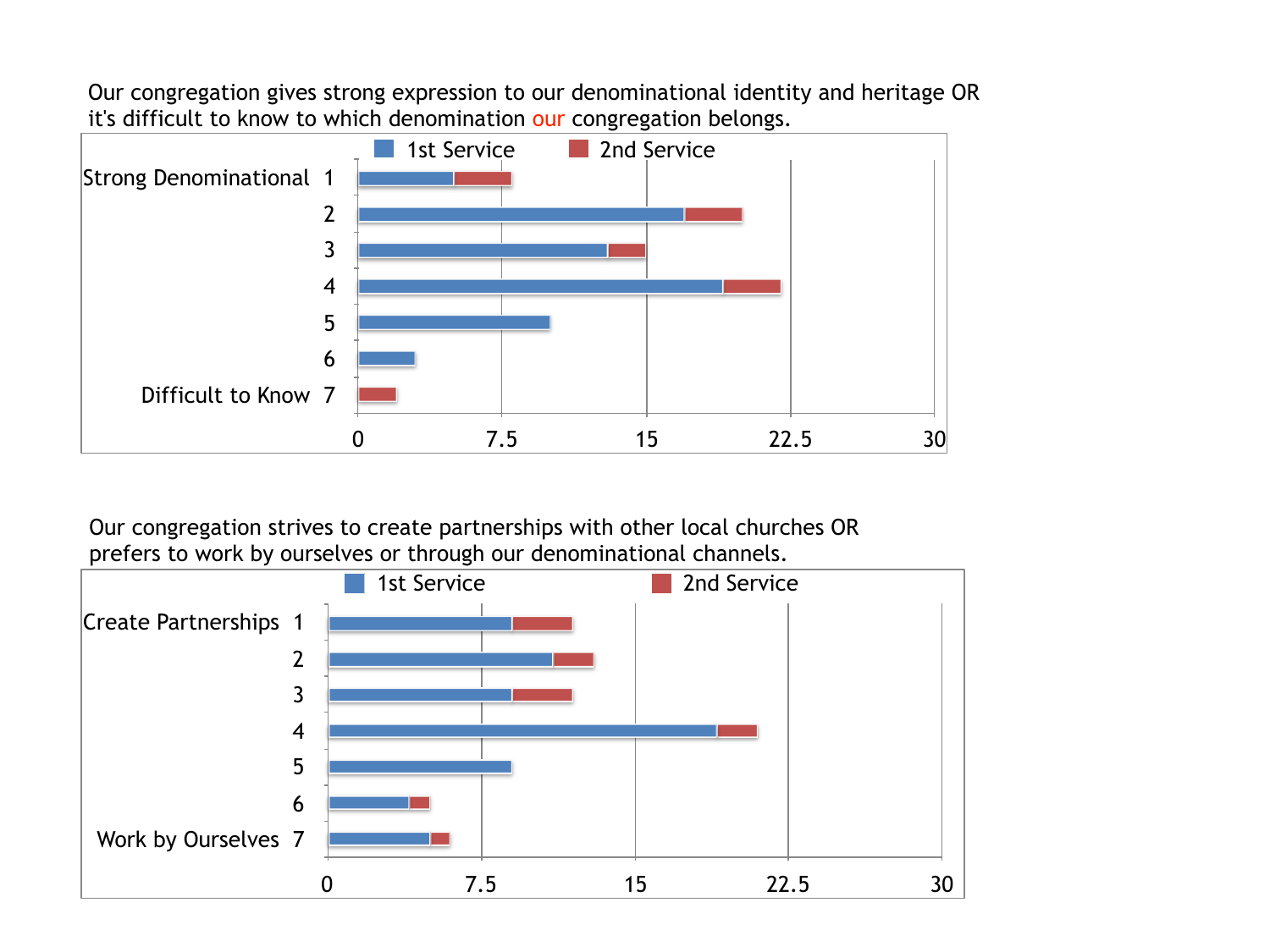

Our church's identity, as it is, is one with which I feel comfortable.

#### It is easy for me to tell my friends what is unique about our church.

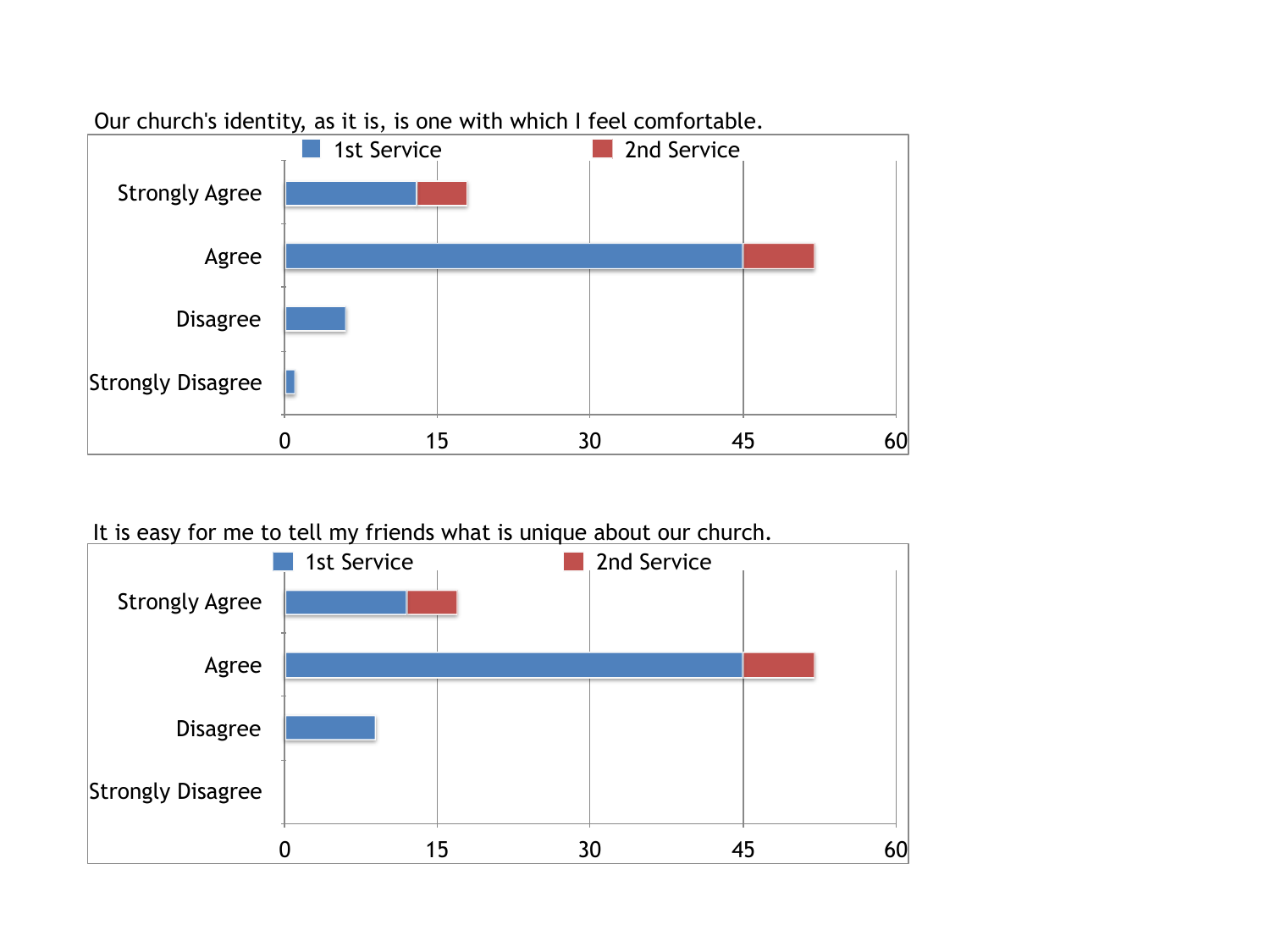

# I have a clear understanding of what our church stands for.

An effective effort was made to instruct me in our church's mission.